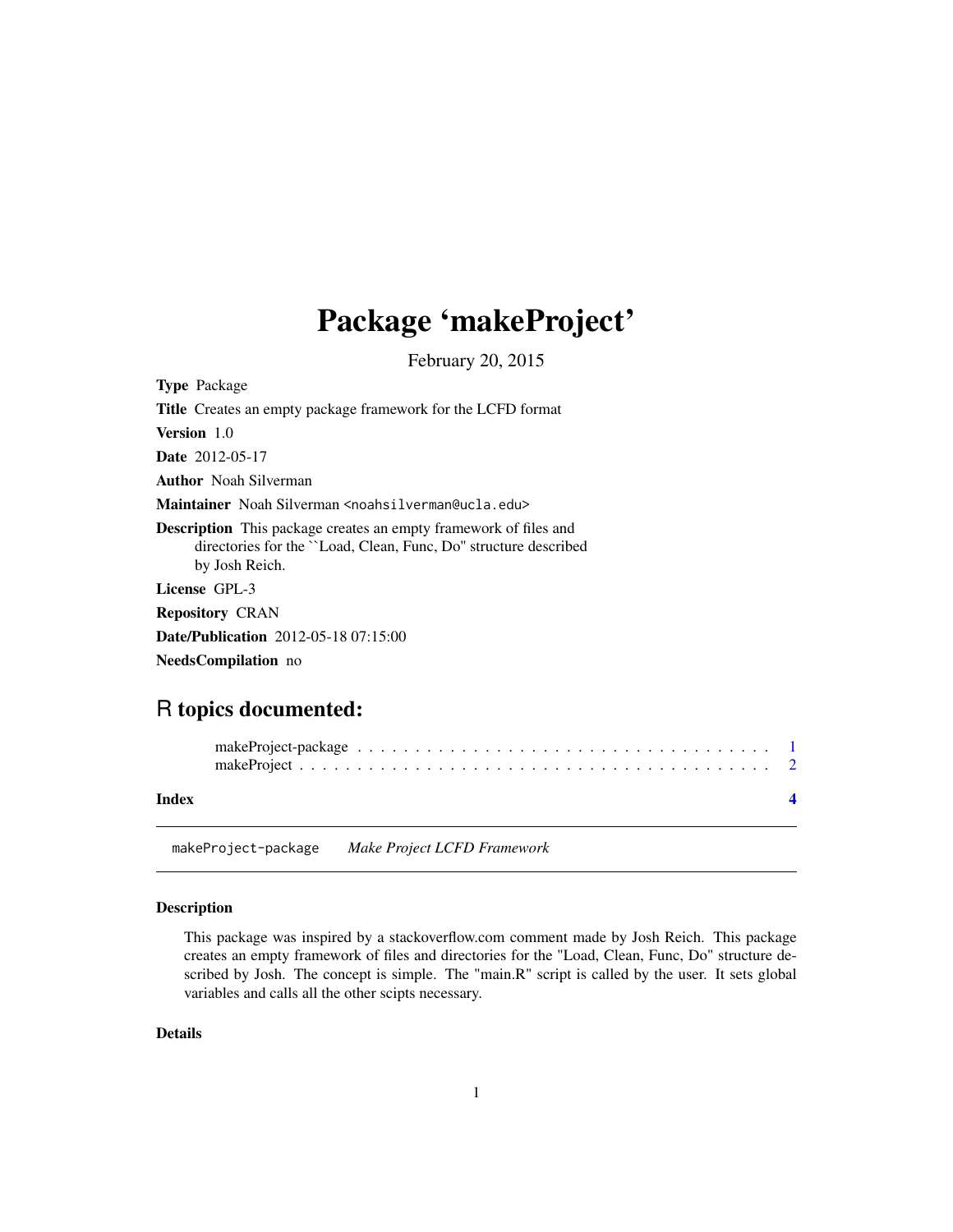| makeProject |
|-------------|
| Package     |
| 1.0         |
| 2012-05-17  |
| $GPI - 3$   |
|             |

#### <span id="page-1-0"></span>Author(s)

Noah Silverman

Maintainer: Noah Silverman <noahsilverman@ucla.edu>

makeProject *Make Project LCFD Framework*

#### Description

This package was inspired by a stackoverflow.com comment made by Josh Reich. This package creates an empty framework of files and directories for the "Load, Clean, Func, Do" structure described by Josh. The concept is simple. The "main.R" script is called by the user. It sets global variables and calls all the other scipts necessary.

#### Usage

```
makeProject(name = "myProject", path = getwd(), force = FALSE,
author = "Your Name", email = "yourfault@somewhere.net")
```
#### Arguments

| name   | The name of your project                                                                                             |
|--------|----------------------------------------------------------------------------------------------------------------------|
| path   | The path of where to create the project framework. A directory with the name<br>of the project will be created here. |
| force  | Force creation of the project, even if files already exist                                                           |
| author | The author's name.                                                                                                   |
| email  | The author's email                                                                                                   |

### Value

This function will create:

Parent Directory

The parent project directory

main.R This is where you set global variables, and call the other scripts.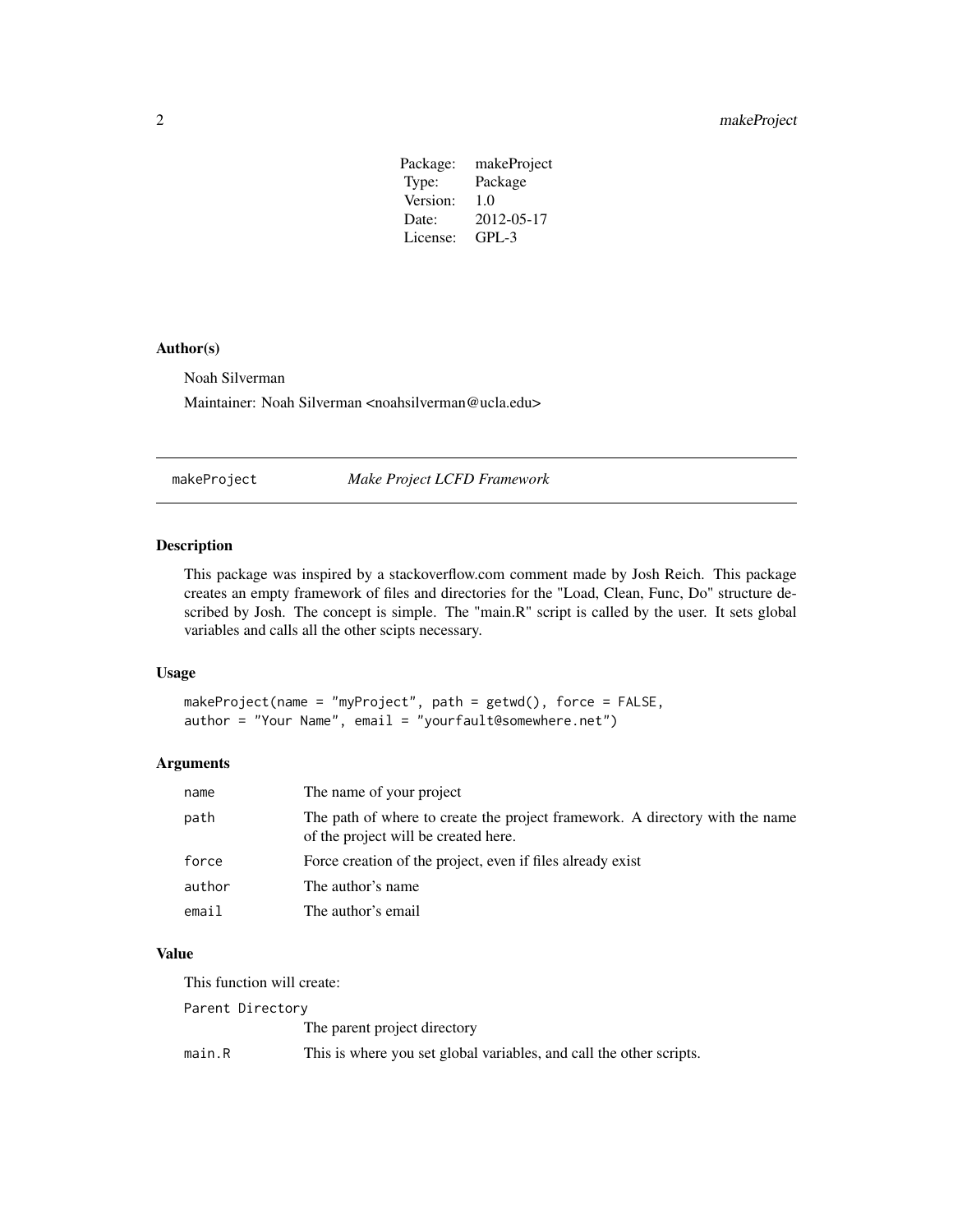### makeProject 3

| data    | An empty data directory to hold your data files.                   |
|---------|--------------------------------------------------------------------|
| code    | A code directory containing the other code files.                  |
| load.R  | This is where you insert code to load in libraries and data files. |
| clean.R | This is where you perform any messy data cleanup.                  |
| func.R  | This is where you write all the functions that you need.           |
| do.R    | This is where the actual work is done.                             |

## Author(s)

Noah Silverman Department of Statistics, UCLA emailnoahsilverman@ucla.edu